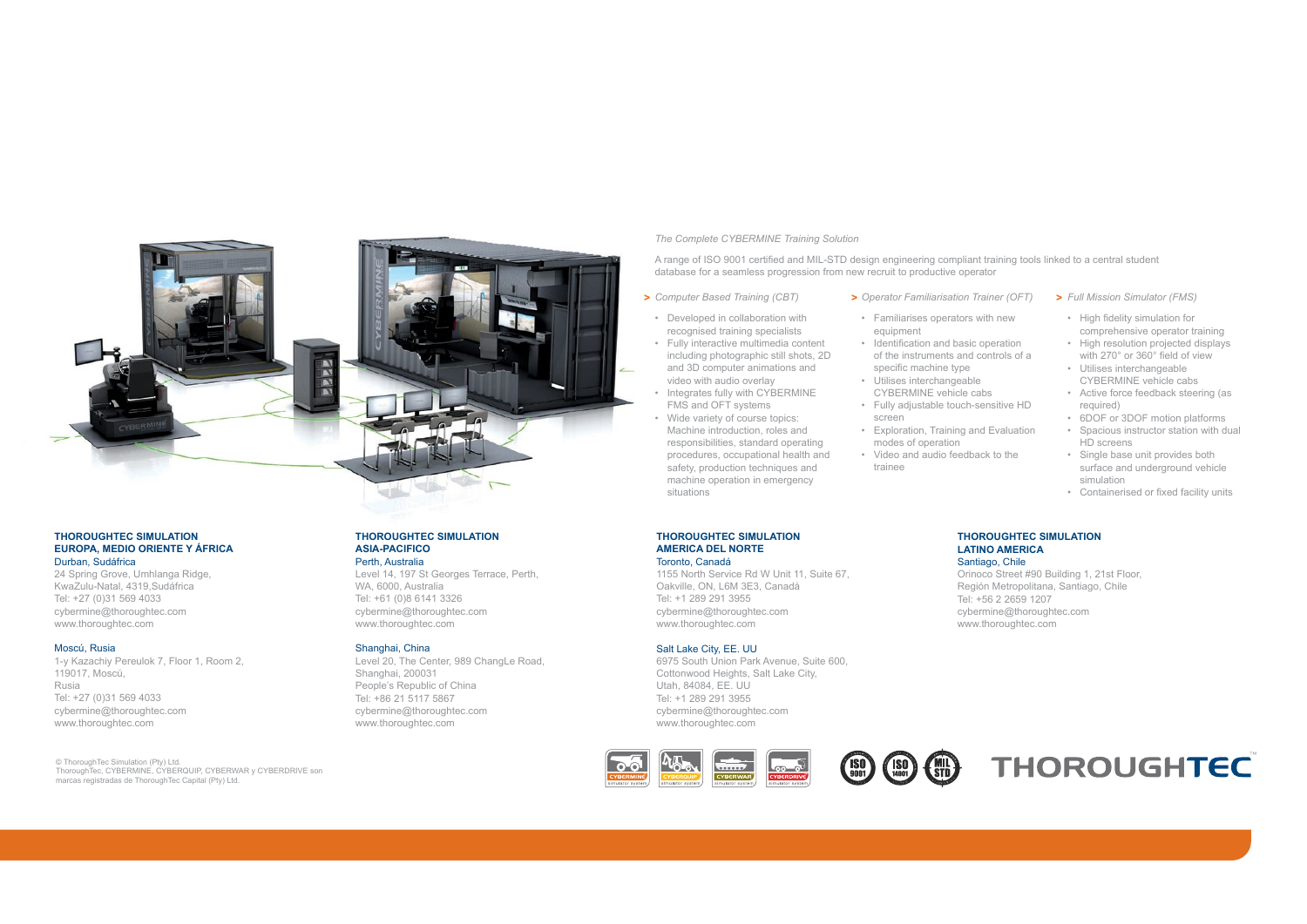





UNDERGROUND DRILL RIG SIMULATORS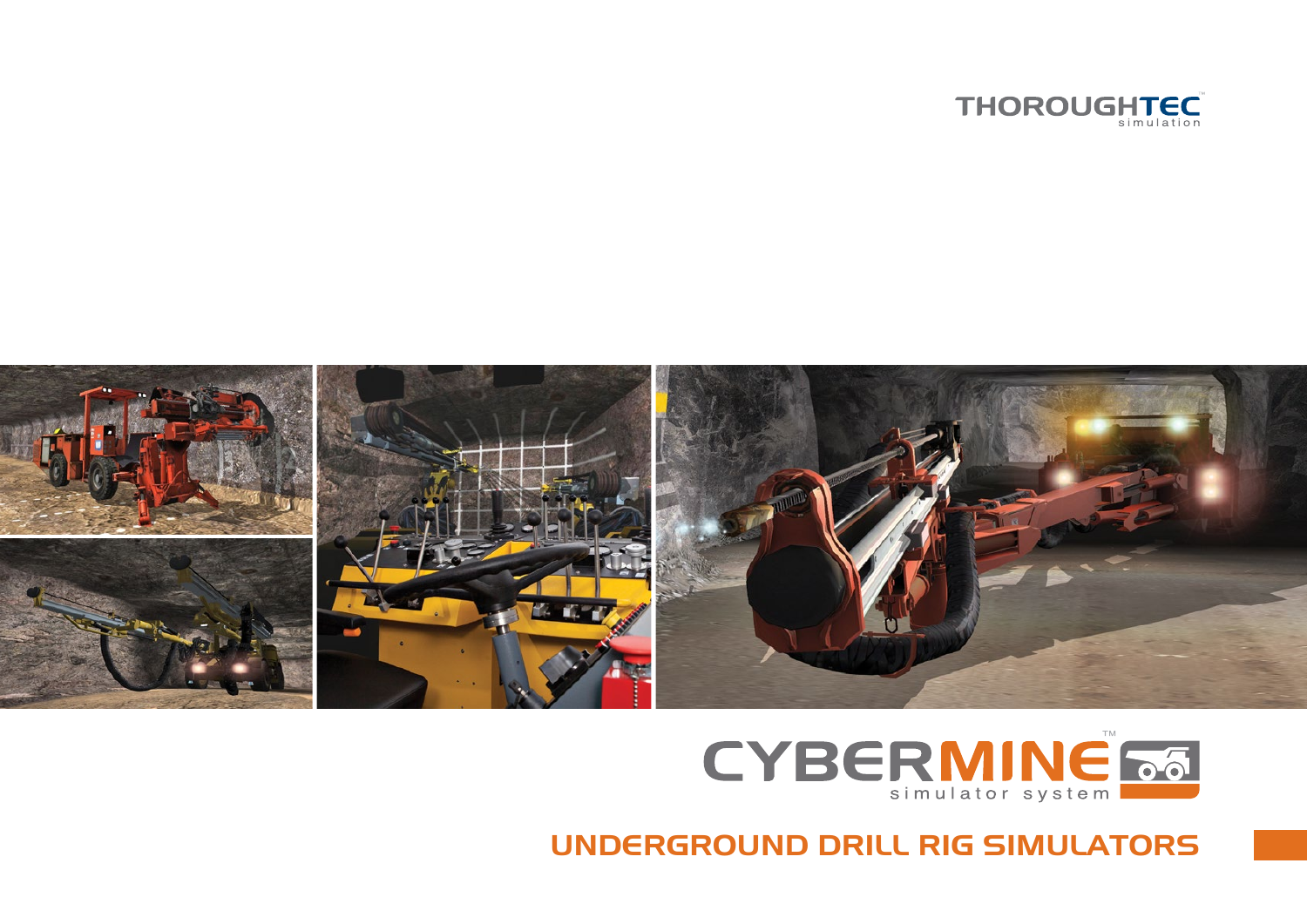## Correct drilling ultimately "ensures that we achieve optimal ore extraction. Our CYBERMINE trained operators help us to achieve this goal."



*Physically accurate vehicle cab*  **>** CYBERMINE drill rig simulators are highly accurate replications of the original vehicle. Trainee operators are placed in an ergonomically correct seat, surrounded by a detailed recreation of the vehicle's controls for an extremely authentic learning experience. This realism allows for easy transferral of skills from training to the real mining world.



Drill rigs operate at the front line of underground mining and a mistake in the drilling cycle can have extensive safety and production implications.

The CYBERMINE range of drill rig simulators uses highly advanced simulator technology and training techniques to effectively train drill rig operators for every eventuality, without risk to equipment or operators or any reduction in productivity levels.

ThoroughTec's high-fidelity simulators are true to the original vehicle in every way, from appearance and feel to authentic replication of the operator interfaces, and they operate in a high-fidelity 3D mine world

complete with artificially intelligent equipment, miners and other such entities. The simulated vehicles, the world and even the operating procedures can be customised to match exact mining operations.

It's in this world that operators develop their skills, so that they know what to do when it matters.

## A SIMULATED VEHICLE THAT LOOKS AND FEELS REAL

Operating a CYBERMINE simulated underground drill rig is like operating the real vehicle, but without the associated high costs and risks. It looks, feels, sounds and behaves like the original vehicle.

### *Authenticity and accuracy*

The simulated drill rig cab makes use of original components and specifications to create an ergonomically correct and accurate replica of the their trainees a competitive edge. original vehicle, complete with all drilling and tramming instruments and controls.

### *Customisable*

CYBERMINE drill rig simulators can be customised to exactly match the equipment operating on client specific mine sites. For example, telescopic cylinder feeds can be fitted, while dual boom drill rigs can be configured to perform scaling, bolting and mesh handling tasks. The highly flexible drill pattern editor allows instructors to configure custom drill patterns and sequence, giving